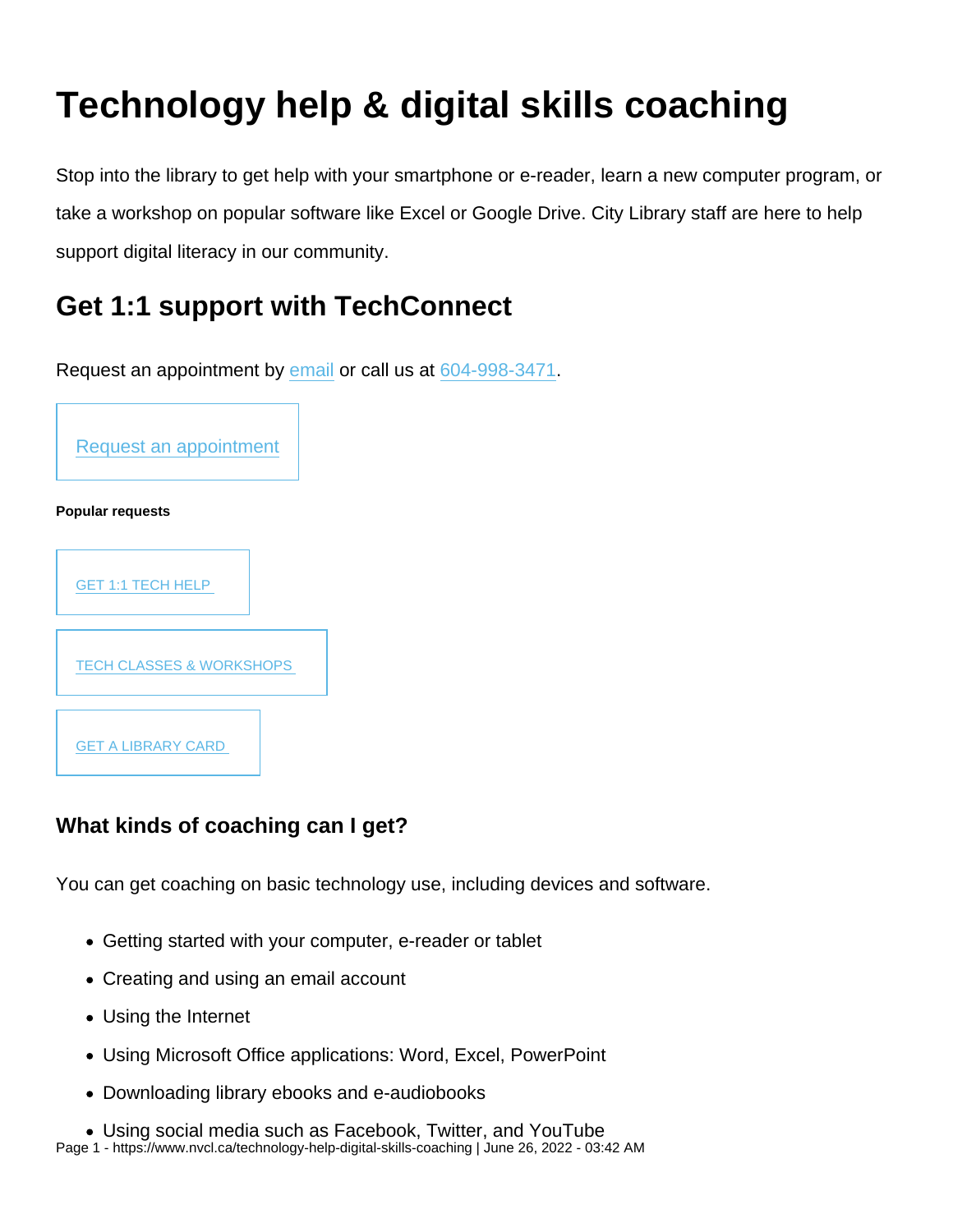- Using video conferencing software like Zoom and Skype
- Managing digital photos

We are not able to help with topics beyond our knowledge. Nor are we able to help you with things like setting up a dating profile, income tax submission, personal banking or completing a resume for you. If we do not feel we can help you, we'll refer you to other resources.

How many 1:1 sessions can I have?

There is no limit to the number of coaching sessions a person can have, as long as it does not prevent others from taking advantage of the service. However, to ensure that appointments are available to everyone, we have a limit of one booked appointment at a time. This means that when your current appointment is over, you will be able to book another.

# Massive open online courses (MOOCs), lectures and other classes

These websites offer self-paced, online learning on virtually all topics, not just technology-specific. All the websites below provide some classes for free, but may have other courses that require payment. Most require creating a personal account to track your progress.

# **[Coursera](https://www.coursera.org/)**

Offers more than 5,000 courses, professional certificates and degrees.

# [EdX](https://www.edx.org/)

EdX hosts online university-level courses in a wide range of disciplines.

# [MIT OpenCourseWare](https://ocw.mit.edu/index.htm)

MIT OpenCourseWare is a web-based publication of virtually all MIT course content.

# [Khan Academy](https://www.khanacademy.org/)

Learn for free about math, art, computer programming, economics, sciences, and more. Page 2 - https://www.nvcl.ca/technology-help-digital-skills-coaching | June 26, 2022 - 03:42 AM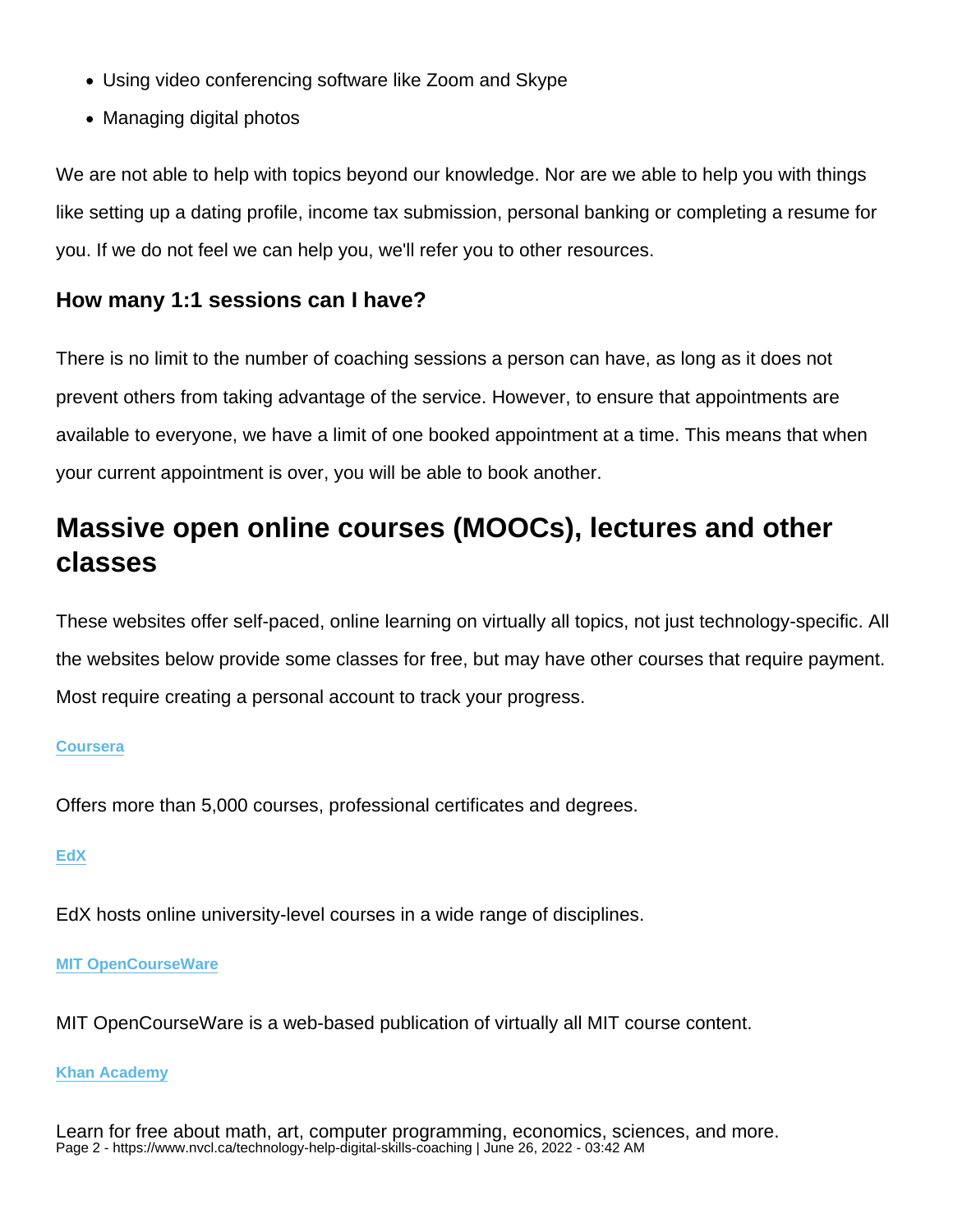#### [Stanford Online](https://online.stanford.edu/lagunita-learning-platform)

Offers free online courses, degrees, grad and professional certificates and open courses.

#### **[Udacity](https://www.udacity.com/)**

Master real, in-demand tech skills from home with Udacity's 100% online learning platform.

# Computer & technology classes

Seniors & tech

[Monday seniors' device clinic — Session 1](https://www.nvcl.ca/events/monday-seniors-device-clinic-session-1-1) 

Monday, June 27, 2022, 1:30 pm to 2:30 pm

# [Go to event](https://www.nvcl.ca/events/monday-seniors-device-clinic-session-1-1)

Seniors & tech

[Monday seniors' device clinic — Session 1](https://www.nvcl.ca/events/monday-seniors-device-clinic-session-1-1) 

Monday, June 27, 2022, 1:30 pm to 2:30 pm

[Go to event](https://www.nvcl.ca/events/monday-seniors-device-clinic-session-1-1) 

Seniors & tech

[Monday seniors' device clinic — Session 2](https://www.nvcl.ca/events/monday-seniors-device-clinic-session-2-10) 

Monday, June 27, 2022, 2:45 pm to 3:45 pm

# [Go to event](https://www.nvcl.ca/events/monday-seniors-device-clinic-session-2-10)

Page 3 - https://www.nvcl.ca/technology-help-digital-skills-coaching | June 26, 2022 - 03:42 AM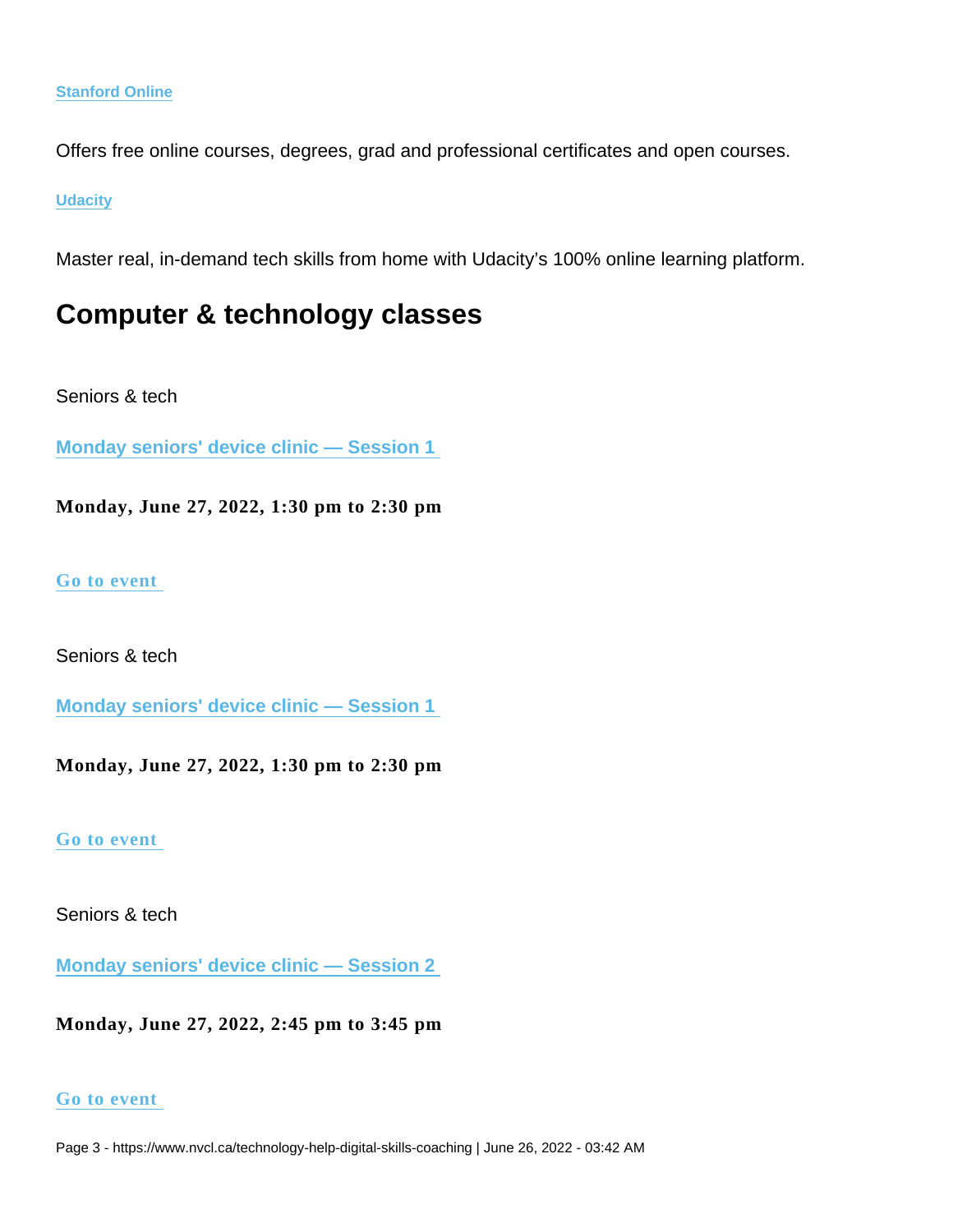# Seniors & tech

[Monday seniors' device clinic — Session 2](https://www.nvcl.ca/events/monday-seniors-device-clinic-session-2-10) 

Monday, June 27, 2022, 2:45 pm to 3:45 pm

# [Go to event](https://www.nvcl.ca/events/monday-seniors-device-clinic-session-2-10)

# Tech showcase

[Wednesday device clinic](https://www.nvcl.ca/events/wednesday-device-clinic-8) 

Wednesday, June 29, 2022, 11:00 am to 12:00 pm

# [Go to event](https://www.nvcl.ca/events/wednesday-device-clinic-8)

# Seniors & tech

[MS Office learn & practice](https://www.nvcl.ca/events/ms-office-learn-practice-18) 

Wednesday, June 29, 2022, 7:15 pm to 8:15 pm

# [Go to event](https://www.nvcl.ca/events/ms-office-learn-practice-18)

# Tech showcase

[Thursday device clinic](https://www.nvcl.ca/events/thursday-device-clinic-7) 

Thursday, June 30, 2022, 1:45 pm to 2:45 pm

# [Go to event](https://www.nvcl.ca/events/thursday-device-clinic-7)